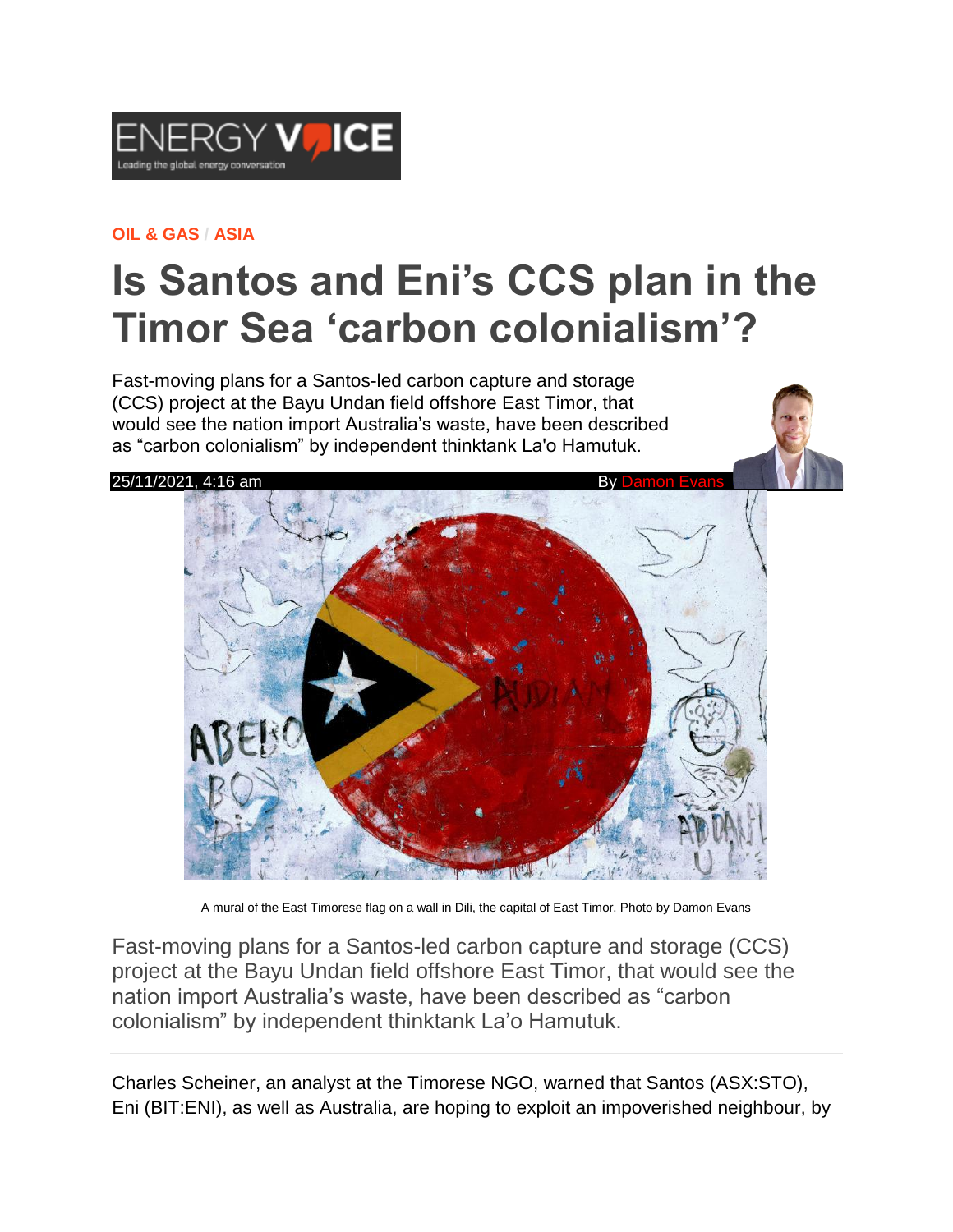implementing the proposed CCS scheme, targeted to start-up in 2025. If successful, it would be one of the biggest carbon storage sites globally.

"I think most people would not want Timor Leste to import Australia's waste and would be appalled at being used to justify further destruction of the climate," said Scheiner, speaking on Tuesday during a webinar about CCS organised by the Environment Centre NT. East Timor is also known as Timor Leste.

In the push for a 'net zero' world, carbon capture is a critical piece of the jigsaw. Numerous CCS projects are now moving forwards around the world, aimed at significantly reducing the carbon emissions of oil and gas assets to ensure future project competitiveness as stakeholders increasingly demand more action on emissions, reported energy research company Wood Mackenzie. Indeed, Santos hopes CCS will make its Barossa gas development offshore Australia more palatable as the energy transition accelerates.

Kevin Gallagher, chief executive of Santos, told an industry conference in Darwin last month, that the CCS project at Bayu Undan has the potential to provide a carbon solution by 2025 that will help to unlock more gas resources, that have high carbon dioxide (CO2) content, in the region, including its Barossa and Caldita fields, as well as Eni's Evans Shoal field.

The lower CO2 content gas reservoirs off northern Australia have been consumed and are nearly empty, such as Bayu Undan, which has 6% CO2 in its gas, compared with 18% at Barossa and 27% at Evans Shoal.

Santos and Eni hope to store 10 million tons per year of carbon dioxide (CO2) in the Bayu-Undan field once it is depleted, equivalent to 1/39th of Australia's 2018 emissions. "From a Timorese perspective, this is 16 times as much carbon as the entire country emitted that year," noted Scheiner.

"In addition to helping the companies and Australia claim 'net zero' while exploiting Barossa and Evans Shoal, this will enable them to delay the costs of decommissioning Bayu-Undan and restoring it to a safe, stable condition. Even if they don't get an Australian government subsidy for this CCS project in Timor-Leste, they will have the advantage of much looser environmental and operational regulations, out of sight of the Australian government and people," said Scheiner.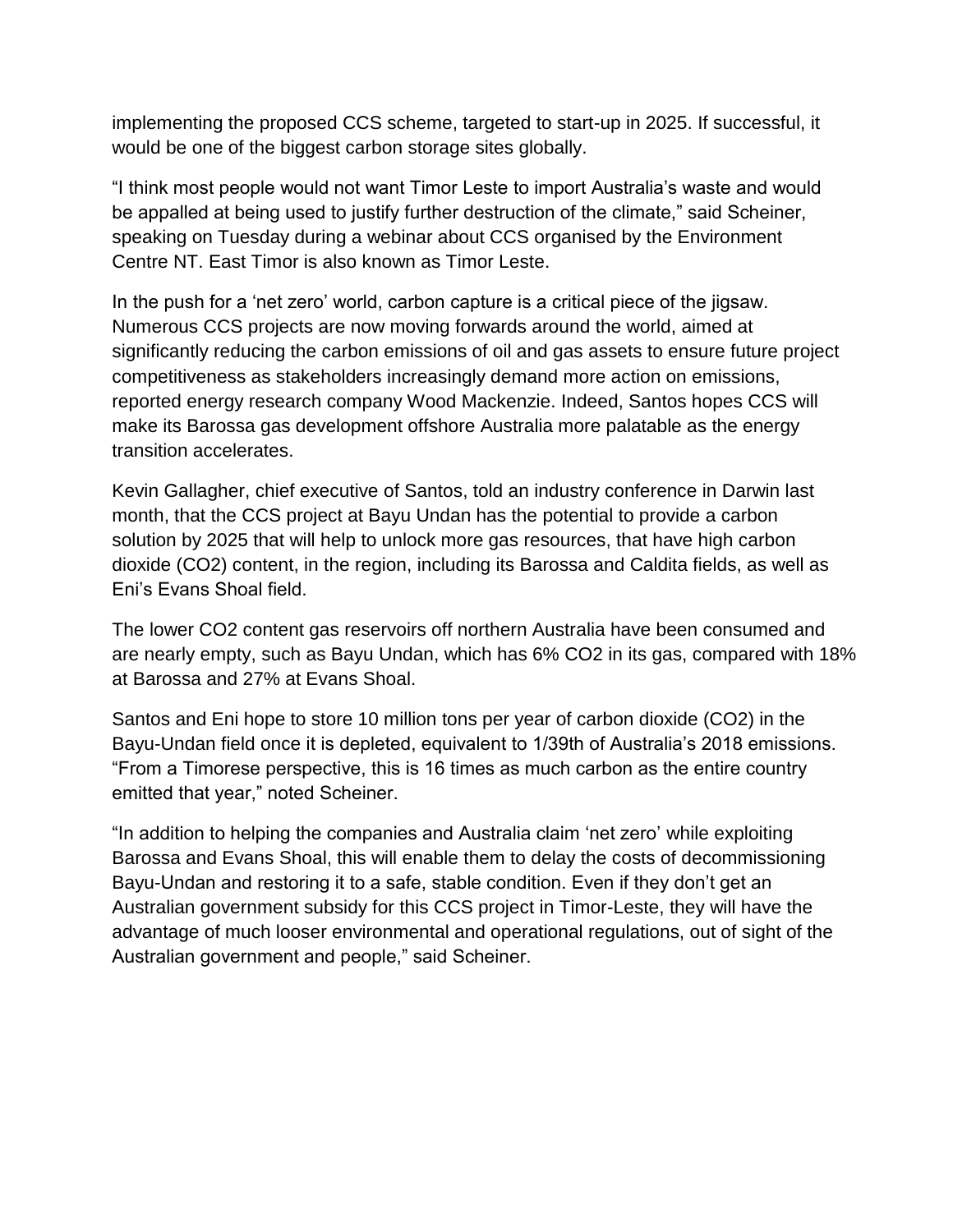

A mural on a wall in Dili, East Timor. Photo by Damon Evans

Unfortunately, the Timorese government has become addicted to easy rents from the petroleum industry and the country's regulator ANPM has been quick to start collaborating with Santos. In September, the pair signed a memorandum of understanding covering the Bayu Undan CCS project.

"The proposed CCS project will inspire more fantastic dreams of manna from heaven," cautioned Scheiner.

Crucially, there has never been any public discussion about how much Santos will pay to store CO2 in East Timor from its Barossa development. It is also unclear how long Santos will be responsible for the CO2 planned to be buried at Bayu Undan or what happens further down the road. Worryingly, it seems East Timor will get Santos' waste as well as the responsibility to keep it out of the atmosphere forever.

### **Woefully ill-equipped**

But as Scheiner highlighted, the people of East Timor are woefully ill-equipped to assess the implications of agreeing to the proposed CCS project. "The Timorese people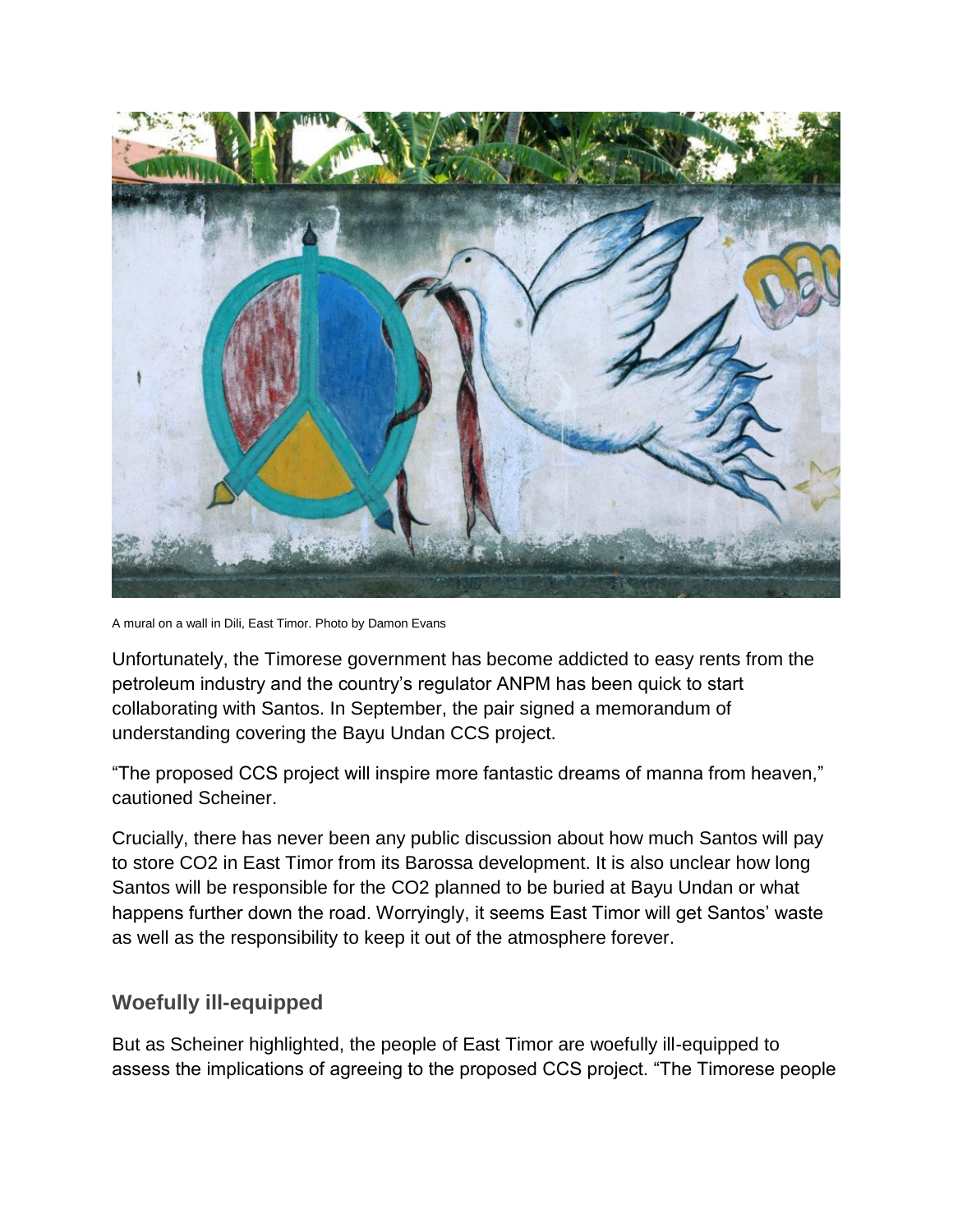– including key decision makers – have limited technical, environmental, and numerical skills and experience."

A spokesperson for IN-VR, which helps East Timor's government market its petroleum sector, told Energy Voice that "ANPM is exploring the potential to stockpile carboncredits and offer them to companies investing in offshore and onshore projects (in East Timor), helping exploration and production companies make their projects carbon neutral, and finance them more easily. ANPM and the Ministry of Petroleum and Mines are currently exploring how to develop this scheme and implement it under their commercial and fiscal package."

However, it seems naïve for East Timor to rush into a CCS project designed to store Australia's waste as the Timorese have much less to gain from the proposal versus the oil companies. Indeed, East Timor has a history of making poor strategic decisions in relation to its petroleum industry. In 2019, the country's leaders authorised spending \$650 million to buy ConocoPhillips and Shell's share of the Greater Sunrise field, now a stranded asset. National oil company TimorGAP, which borrowed the money from the country's petroleum fund, has written down the value of its stake to zero as of late 2020.

Still, in principle, La'o Hamutuk said it is not opposed to CCS once the technology is developed and proven to work. But "it should not be used to green wash or justify additional emissions for oil company profits," said Scheiner.

## **Fraught with risks**

Indeed, what Santos is proposing is fraught with risks.

"CCS adds costs, delays, risks, and uncertainties to any development – as Chevron have found to their cost at the Gorgon LNG and CCS project at Barrow Island, Western Australia," John Robert, a chemical engineer and guest contributor at the Institute for Energy Economics and Financial Analysis (IEEFA), told the webinar.

Industry heavyweight Chevron, and its joint venture partners, Shell, and ExxonMobil, have struggled to get CCS working at the Gorgon project onshore Barrow Island. Even with the world's best petroleum engineers, the biggest and best global oil companies, as well as some of Australia's best-known geology, the CCS development has failed terribly so far, Jason Fowler, an energy campaigner at the Environment Centre NT told the webinar.

Chevron, which operates the Gorgon development, has not met the official requirement to capture and store at least 80% of the emissions generated over the first five years of the project, or around 4 million tonnes per year, as the \$3 billion CCS development has been beset with technical problems.